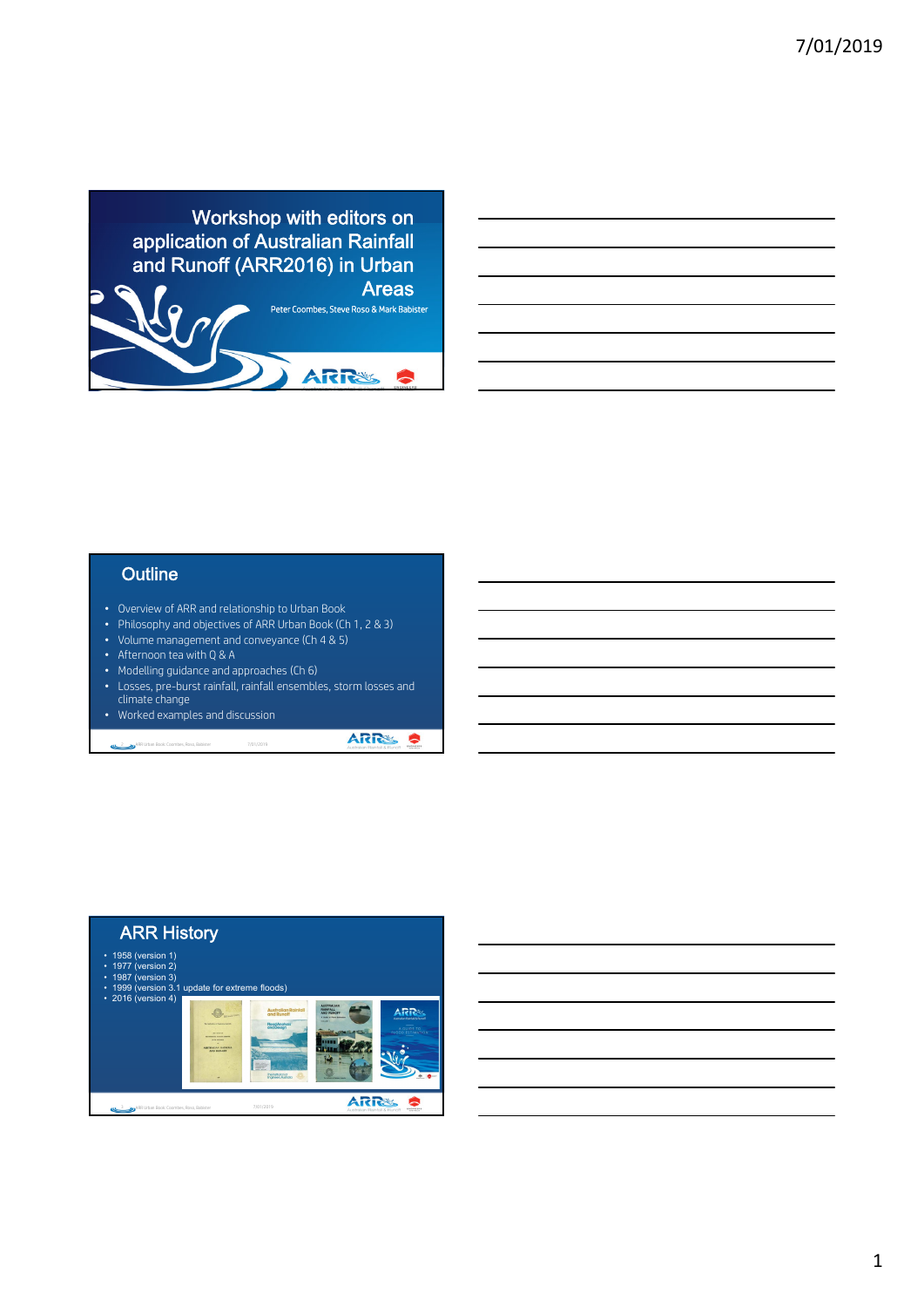## **Background**

- Guideline not a standard as Australia is too diverse
- ARR is a 8 year project that commenced in 2008 with \$9.15 Million government funding Over \$30 million in-kind effort
- 
- Project has involved: BoM, Geoscience Australia, CSIRO, state agencies UTS, UWS, UNSW, Uni of Newcastle, Uni of Adelaide, Melbourne Uni
	- Most consulting firms
	- 3 ARR Urban Book: Coombes, Roso, Babister



**ARRES &** 

## **WHAT IS ARR?**

- Guideline for calculation of stormwater runoff, flows and flood behaviour
- ARR is not prescriptive
- 
- ARR is a guideline document as the nature of hydrologic problems vary everywhere



#### **Development objectives for ARR 2016**

- Use Australian data
- Practitioners are the primary audience
- To better represent real systems
- Scientific evidence based approaches
- Fit with and complement the broader set of tools used to manage the water cycle
- Where possible provide the uncertainty of methods and inputs

**ARRS &** 

```
e ARR Urban Book: Coom
```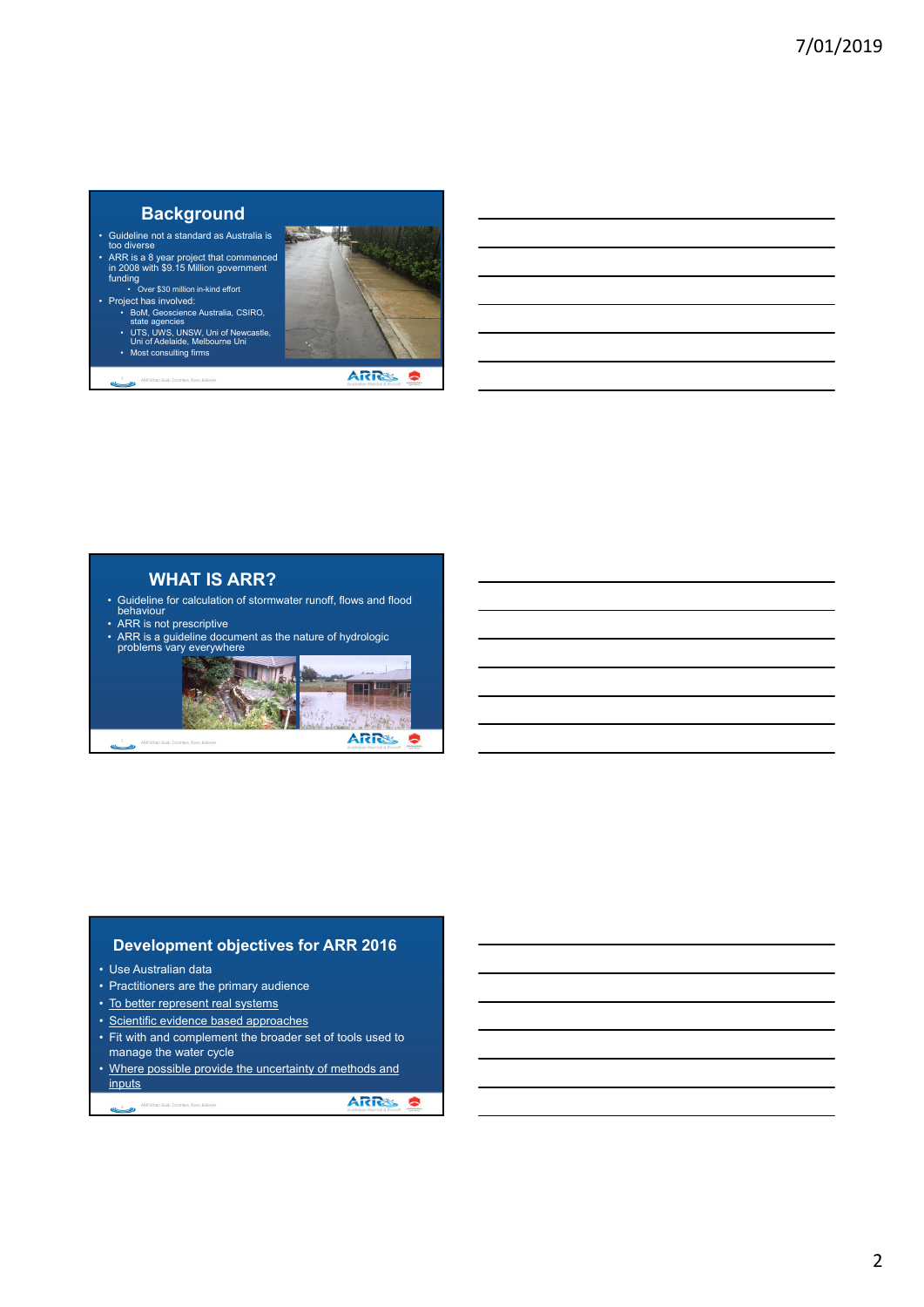

| 600 / 2280                                                                                                                                                                               | $20 -$                                                                                                                                  |
|------------------------------------------------------------------------------------------------------------------------------------------------------------------------------------------|-----------------------------------------------------------------------------------------------------------------------------------------|
| <b>Pluvinoranhe</b>                                                                                                                                                                      | 7500 / 8074<br>$10 -$<br><b>Rainfall Gauges</b>                                                                                         |
| Pluviographs measure the amount of rainfall which fell<br>and are critical to flood estimation. The 1987 version<br>of ARR used 600 pluviographs and ARR 2016 used 2280<br>pluviographs. | The 1987 version of ARR accessed 7500 daily rainfall<br>gauges and ARR 2016 used 8074 daily rainfall gauges<br>from a range of sources. |
| 130<br><b>Cancer of Data</b>                                                                                                                                                             | 2000 / 100 000                                                                                                                          |
| ARR 2016 uses an additional 30 years of data.                                                                                                                                            | The 1987 version of ARR analysed 2000 storm events<br>for temporal patterns. ARR 2016 analysed 100 000<br>storm events.                 |
| ARR Urban Book: Coombes, Roso, Babister<br>$m8$ and                                                                                                                                      |                                                                                                                                         |

## **Application Objectives**

- Computerise simple tasks
- Design inputs should be easy to use
- Minimise human errors in map/figure/table reading
- Reproducible
- Easily updated

9 ARR Urban Book: Coombes, Roso, Babister

**ARRS &**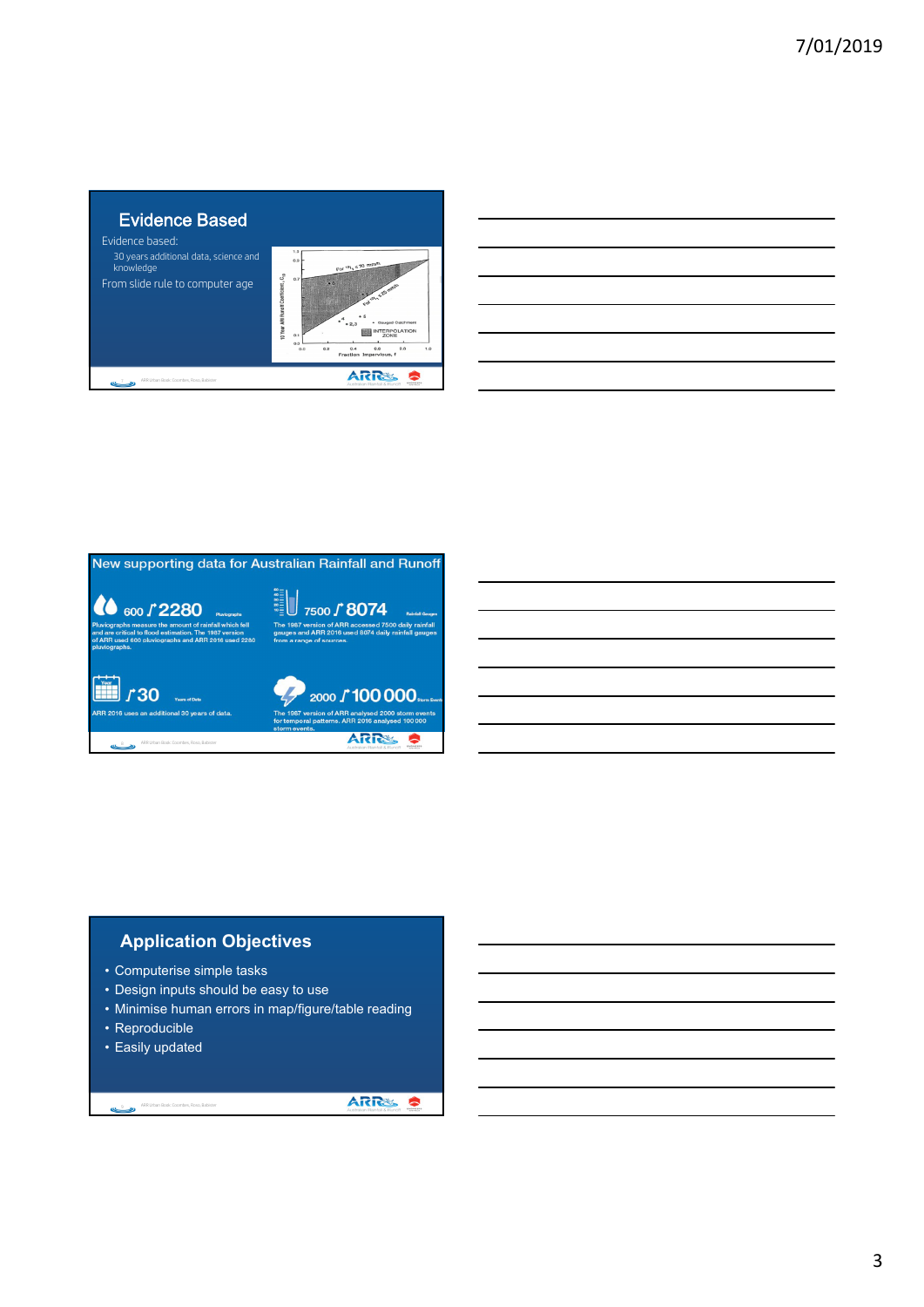# **Big Changes in Practice**

- Ensemble and Monte Carlo approaches to better capture variability
- Move away from simple burst approaches
- Less reliance on the rational method • More data
- New IFD data

ARR Urban Book: Coombes, Roso, Babister

• Better flow estimates of ungauged catchments

**ARRS S** 



|  |                                                                  | <u> 1989 - Johann Barn, mars ann an t-Amhainn an t-Amhainn an t-Amhainn an t-Amhainn an t-Amhainn an t-Amhainn an</u> |  |
|--|------------------------------------------------------------------|-----------------------------------------------------------------------------------------------------------------------|--|
|  |                                                                  |                                                                                                                       |  |
|  |                                                                  | <u> 1989 - Johann Barn, mars ann an t-Amhainn an t-Amhainn an t-Amhainn an t-Amhainn an t-Amhainn an t-Amhainn an</u> |  |
|  |                                                                  | <u> 1989 - Johann Barn, mars et al. 1989 - Anna ann an Carl an Carl ann an t-Aonaichte ann an t-Aonaichte ann an </u> |  |
|  | <u> 1989 - Andrea Stadt Britain, amerikansk politik (* 1958)</u> |                                                                                                                       |  |
|  | <u> 1989 - Andrea Stadt Britain, amerikansk politik (</u>        |                                                                                                                       |  |
|  |                                                                  |                                                                                                                       |  |

|                                                             | <b>Frequency Descriptor</b> | EY                  | AFP<br><b>PSA</b>       | <b>AFP</b><br>$(1 + x)$ | ARI            |  |
|-------------------------------------------------------------|-----------------------------|---------------------|-------------------------|-------------------------|----------------|--|
| <b>Terminology</b>                                          | Very Frequent               | 12                  |                         |                         |                |  |
|                                                             |                             | $\overline{a}$      | 99.75                   | 1.007                   | 0.17           |  |
|                                                             |                             | z                   | 58.17                   | 1.02                    | 0.25           |  |
|                                                             |                             | a<br>$\overline{2}$ | 95.02<br>88.47          | 1.05<br>1.16            | 0.33<br>65     |  |
|                                                             |                             |                     | 63.21                   | 1.58                    | $\overline{1}$ |  |
| • ARI no longer recommended                                 |                             | 0.69                | 50                      | $\overline{ }$          | 1.64           |  |
|                                                             | Frequent                    | 0.5                 | 39.35                   | 2.54                    | $\overline{z}$ |  |
| • EY for frequent events to deal                            |                             | 0.22                | $\overline{\mathbf{z}}$ | τ                       | 4.48           |  |
|                                                             |                             | 02                  | 18.13                   | 5.52                    | ъ              |  |
| with seasonality                                            |                             | 0.11                | 10                      | 10                      | 9.49           |  |
|                                                             | Rare                        | 0.05<br>0.02        | Б<br>Þ                  | $\overline{20}$<br>50   | 20<br>50       |  |
|                                                             |                             |                     |                         |                         |                |  |
|                                                             |                             | 0.01                | ٠                       | 100                     | 100            |  |
|                                                             | Very Rare                   | 0.005               | 0.5                     | 240                     | 200            |  |
|                                                             |                             | 0.002               | $\overline{02}$         | 510                     | 500            |  |
|                                                             |                             | 0.001               | 0.1                     | 1000                    | 1008           |  |
|                                                             |                             | 0.0005              | 0.05                    | 2000                    | 2008           |  |
|                                                             |                             | 0.0002              | 0.02                    | 5000                    | spon           |  |
|                                                             | Fetness                     |                     |                         |                         |                |  |
|                                                             |                             |                     |                         | <b>PMP</b><br>pszpne    |                |  |
| ARR Urban Book: Coombes, Roso, Babister<br>7/01/2019<br>ھتے |                             |                     |                         |                         |                |  |

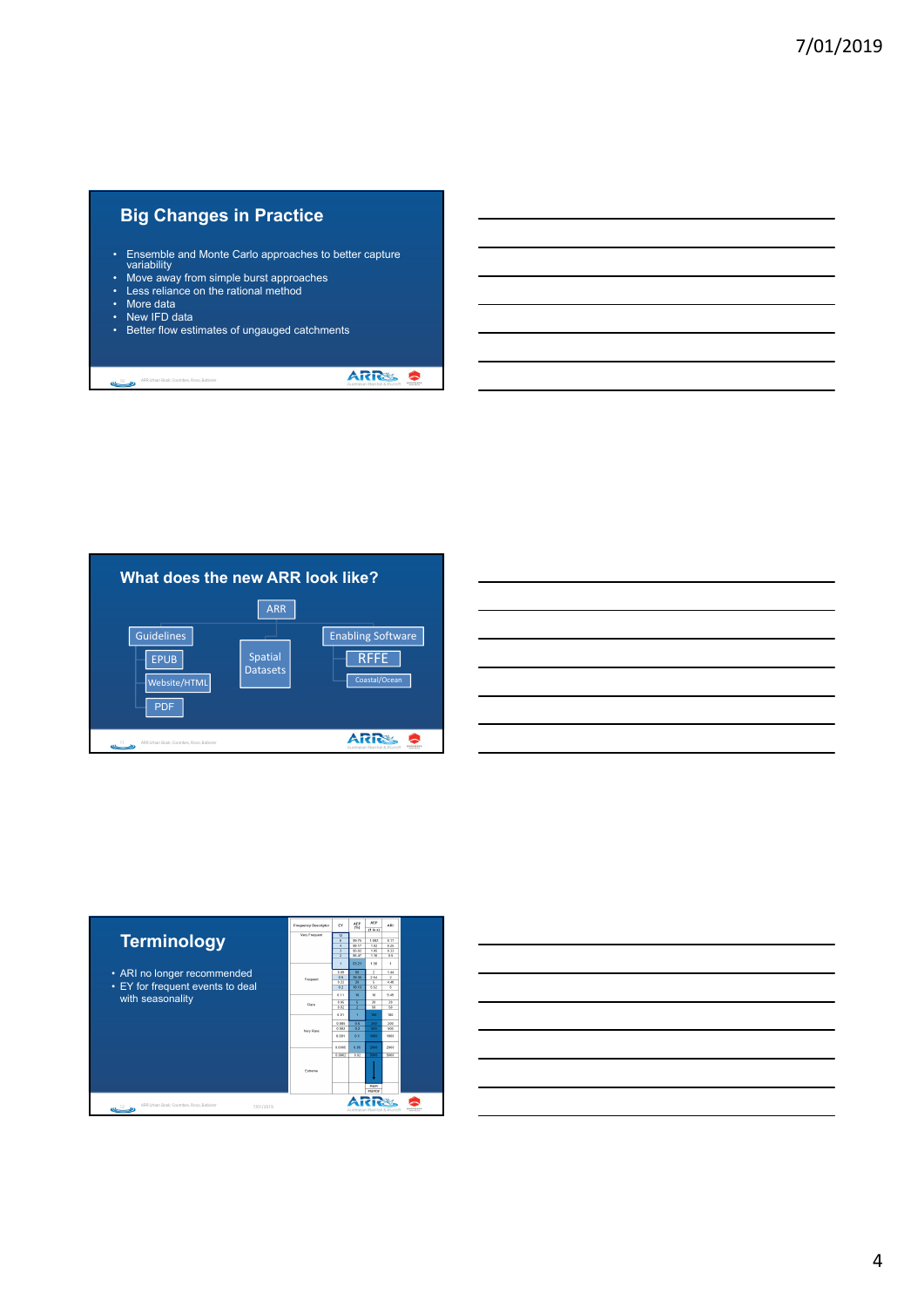

| <u> Listen de la construcción de la construcción de la construcción de la construcción de la construcción de la c</u> |  |  |                               |
|-----------------------------------------------------------------------------------------------------------------------|--|--|-------------------------------|
|                                                                                                                       |  |  |                               |
|                                                                                                                       |  |  |                               |
|                                                                                                                       |  |  | the control of the control of |
|                                                                                                                       |  |  |                               |
| the contract of the contract of the contract of the contract of the contract of                                       |  |  |                               |
|                                                                                                                       |  |  |                               |



| <u> 1989 - Johann Stoff, Amerikaansk politiker (</u>                                                                                                                                                                                 |  |  |
|--------------------------------------------------------------------------------------------------------------------------------------------------------------------------------------------------------------------------------------|--|--|
|                                                                                                                                                                                                                                      |  |  |
|                                                                                                                                                                                                                                      |  |  |
| <u> Andreas Andreas Andreas Andreas Andreas Andreas Andreas Andreas Andreas Andreas Andreas Andreas Andreas Andreas Andreas Andreas Andreas Andreas Andreas Andreas Andreas Andreas Andreas Andreas Andreas Andreas Andreas Andr</u> |  |  |
|                                                                                                                                                                                                                                      |  |  |
|                                                                                                                                                                                                                                      |  |  |
|                                                                                                                                                                                                                                      |  |  |
|                                                                                                                                                                                                                                      |  |  |
|                                                                                                                                                                                                                                      |  |  |



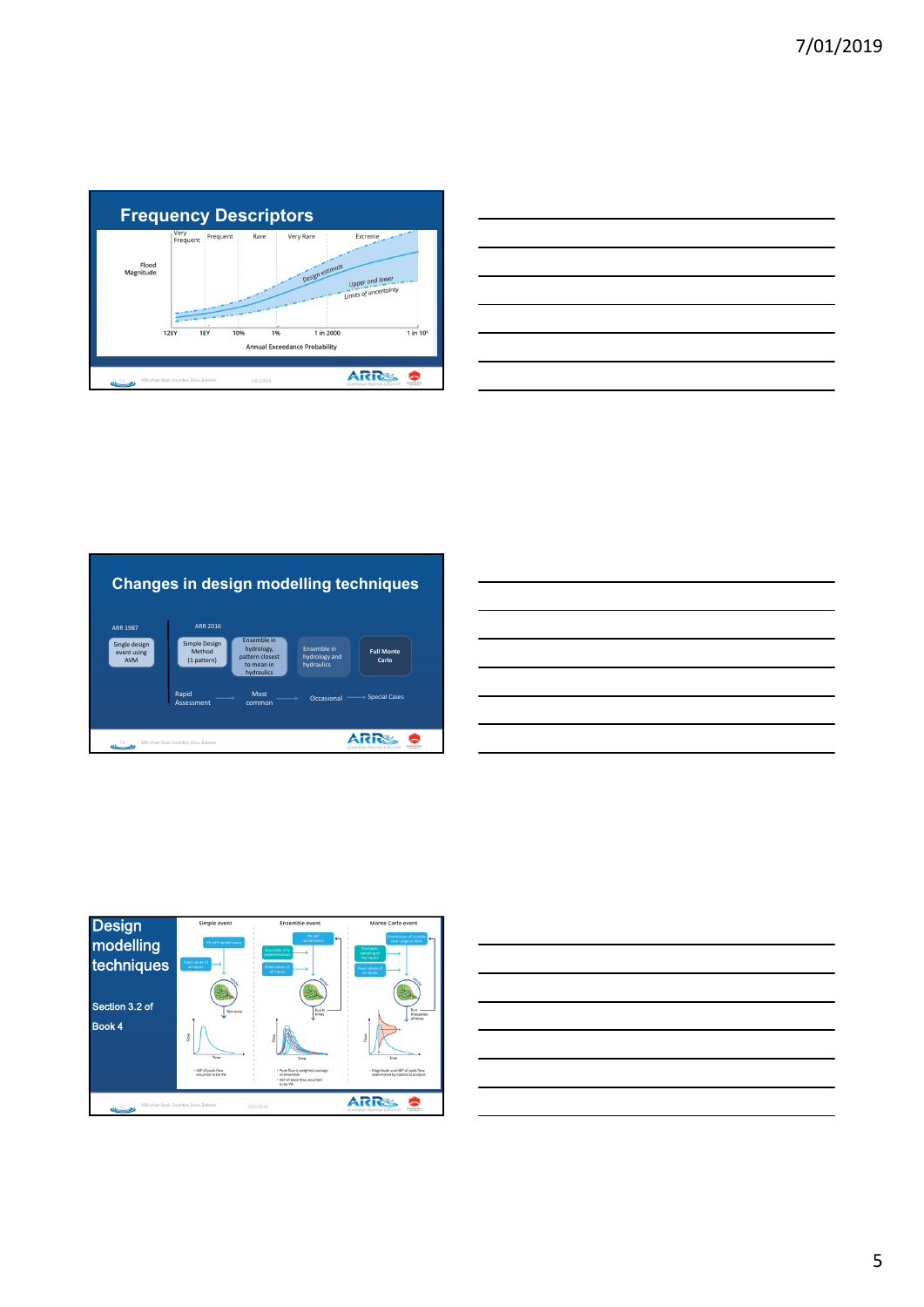$\overline{\phantom{0}}$ 

| <b>Data online</b>                                                                                           | <b>ARR Data Hub</b><br>Aid<br>Enter coordinates or upload a shapefile<br>Australian Rainfall & Runoff                                                                                                                                                                                                                                                                                                                                                                                                                                                                                                                                                                                                                                                                                                                                   |
|--------------------------------------------------------------------------------------------------------------|-----------------------------------------------------------------------------------------------------------------------------------------------------------------------------------------------------------------------------------------------------------------------------------------------------------------------------------------------------------------------------------------------------------------------------------------------------------------------------------------------------------------------------------------------------------------------------------------------------------------------------------------------------------------------------------------------------------------------------------------------------------------------------------------------------------------------------------------|
| ito://data.arr-software.i<br>Other data is being added to the<br>datahub including GSAM temporal<br>patterns | Longitude<br>٠<br><b><i>Administrator</i></b><br><b>Search</b><br>135,500<br>÷<br>Advise<br><b>Affiliate</b><br>-34510<br><b>Union Shandle Clear!</b><br>Ford Cl<br>Choose Files: No file chooses<br><b>Park N</b><br><b>River Region</b><br>$\sim$<br><b>ALCOHOL</b><br>AGE Datamature<br>$\sim$<br><b>PARADORF</b><br><b>Storm Franklin</b><br>$\sim$<br><b>Temporal Patterns</b><br>$\sim$<br><b>TOWERS</b><br><b>Areal Temporal Patterns</b><br>$\overline{u}$<br><b>DOM IFD Deaths</b><br>$\alpha$<br><b>HUTCH SA</b><br>Zoom To Marker<br><b>Realist Plate</b><br>Madian Disburyl Danths and<br>$\sim$<br><b>BY AA Images &amp; Man</b><br>Belira<br>Other Preburat Depths and<br>$\sim$<br><b>Balling</b><br>Interim Climate Change<br>$\sim$<br>Earters<br>Select All<br>$\sim$<br><b>Braziline Cortons</b><br>$\sim$<br>Submit |
| ARR Urban Book: Coombes, Roso, Babister                                                                      | <b>INDUSTRIES</b>                                                                                                                                                                                                                                                                                                                                                                                                                                                                                                                                                                                                                                                                                                                                                                                                                       |

|                                                                                                                      | <u> 1989 - Johann Stoff, deutscher Stoff, der Stoff, der Stoff, der Stoff, der Stoff, der Stoff, der Stoff, der S</u> |  |  |      |
|----------------------------------------------------------------------------------------------------------------------|-----------------------------------------------------------------------------------------------------------------------|--|--|------|
| <u> Alexandro de la contrada de la contrada de la contrada de la contrada de la contrada de la contrada de la co</u> |                                                                                                                       |  |  |      |
|                                                                                                                      |                                                                                                                       |  |  |      |
|                                                                                                                      |                                                                                                                       |  |  |      |
|                                                                                                                      |                                                                                                                       |  |  | ____ |
|                                                                                                                      |                                                                                                                       |  |  |      |
| the contract of the contract of the contract of the contract of                                                      |                                                                                                                       |  |  |      |
|                                                                                                                      |                                                                                                                       |  |  |      |

| Data                     | Use                                         |
|--------------------------|---------------------------------------------|
| ARF                      | recommended                                 |
| <b>Temporal Patterns</b> | recommended                                 |
| Pre burst                | recommended                                 |
| losses                   | In the absence of local data                |
| Climate change factors   | In the absence of location specific studies |
| Baseflow                 | In the absence of local data                |

| ENDINEERS |  |  |  |
|-----------|--|--|--|
|           |  |  |  |
|           |  |  |  |